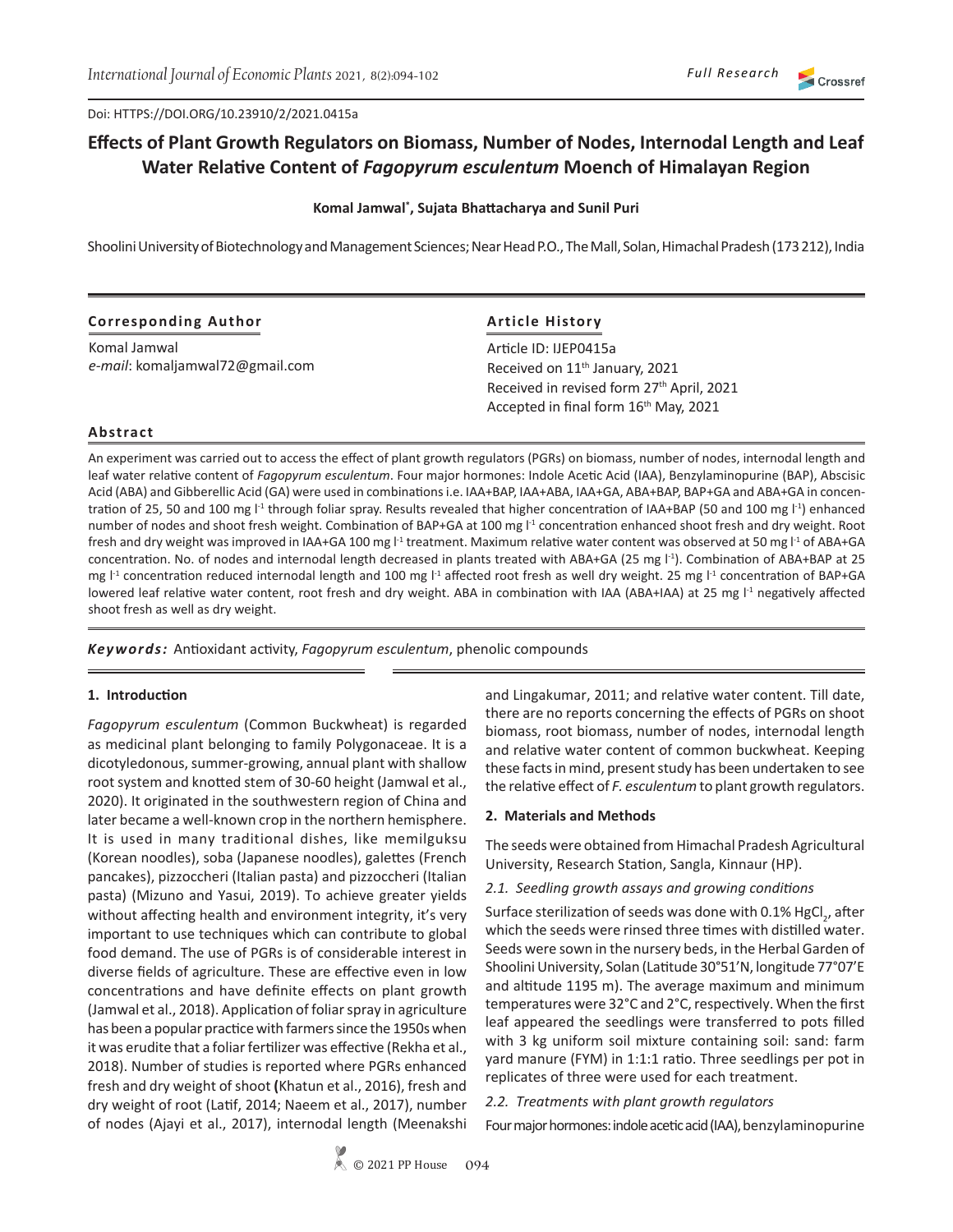(BAP), abscisic Acid (ABA) and gibberellic Acid (GA), were used in combinations i.e. IAA+BAP, IAA+ABA, IAA+GA, ABA+BAP, BAP+GA and ABA+GA in concentration of 25, 50 and 100 mg  $I<sup>-1</sup>$  through foliar spray. The foliar spray with plant growth regulator was carried out after every 10 days and quantity of spray was increased with life span of plant i.e. 1.5 ml up to 30 days, 3 ml from 31 to 60 days and 4.5 ml from 61 to 90 days per plant.

## *2.3. Fresh and dry weight of shoot and root*

Fresh weight (g plant<sup>-1</sup>) of shoot and root were recorded separately and were oven dried for 72 h at 70°C. Dry weight of shoot and root were recorded to determine the effect of different hormones on biomass at different growth stages i.e., at 30, 60 and 90 days after sowing.

#### *2.4. Number of nodes and internodal length (cm)*

Number of nodes and internodal length were measured after 30, 60 and 90 days of plant growth.

## *2.5. Relative water content (RWC)*

The fresh weight of leaves from each treatment was recorded. The leaves were then immersed in distilled water in beakers and left for 24 h. Thereafter, fully turgid leaves were weighed again. The leaves were dried in oven for 72 h at 70°C, until constant weight of leaves was obtained. Relative water content (RWC) of leaves was calculated according to Wheatherley (1950):

RWC=[(fresh mass-dry mass)]/(saturated mass-dry mass) ×100

The data was analyzed statistically using Graph Pad Prism® 5.2. Mean values were calculated from measurements of three replicates and the standard error of means were determined. Two-way analysis of variance (ANOVA) was applied to determine the significance of results between different treatments and Bonferroni's post tests were performed at the significance level of *p*<0.05.

## **3. Results and Discussion**

## *3.1. Shoot fresh weight*

The fresh weight in *F. esculentum* shoots treated with different plant growth regulators increased and it was maximum in BAP+GA 100 mg  $1<sup>-1</sup>$  at 30 days (2.884 g, 23.5% increase from control), IAA+BAP 100 mg  $1<sup>-1</sup>$  at 60 days (5.905 g, 15.8% increase from control) and 90 days (8.547 g, 13.3% increase from control) was most effective in enhancing shoot fresh weight. Whereas, IAA+ABA 25 mg  $I<sup>-1</sup>$  at 30 days (2.112 g, 9.6% decrease from control), ABA+GA 25 mg  $I<sup>-1</sup>$  at 60 days (4.382g, 14.1% decrease from control) and 90 days (6.752 g, 10.5% decrease from control) reduced shoot fresh weight (Table 1). The two-way analysis of variance showed significant interactions for shoot fresh weight. IAA+BAP, IAA+GA and BAP+GA had promoting effect on shoot fresh weight whereas; ABA+GA and IAA+ABA had inhibitory effect.

# *3.2. Shoot dry weight*

Shoot dry weight in *F. esculentum* showed an increase in dry weight with the growth of plant in treated and untreated plants. BAP+GA 100 mg  $l<sup>-1</sup>$  treatment was most effective among all combinations in enhancing shoot dry weight at 30 days (1.153 g, 14% increase from control) and at 60 days (2.866 g, 39.9% increase from control). However, ABA+BAP 100 mg  $l<sup>-1</sup>$  treatment was effective in increasing dry weight at 90 days (3.750 g, 27.8% increase from control). Lowest shoot dry weight at 30 days (0.829 g, 18.1% decrease from control) and 60 days (1.117 g, 45.5% decrease from control) was in IAA+ABA 25 mg  $1<sup>-1</sup>$  treated plants and at 90 days (2.368 g, 19.3% decrease from control) in ABA+GA 25 mg  $l<sup>-1</sup>$  treated plants (Table 1). In general, IAA+BAP, IAA+GA, ABA+BAP and BAP+GA didn't show any variation from control at 30 days but there after enhanced shoot dry weight with time; rest of the treatments retarded shoots dry weight.

Enhancement in the shoot fresh and dry weight was seen at higher concentration of growth regulators but at lower concentration it didn't show a significant effect. The improvement in plant biomass in the present study could be as a result of growth, improved photosynthesis and better translocation of photosynthates (Miniraj and Shanmugavelu, 1987). IAA+BAP and BAP+GA promoted shoot fresh weight whereas; BAP+GA and BAP+ABA promoted shoot dry weight. Similar effect of BAP was reported in *Scutellaria alpina*  (Grzegorczyk-Karolak et al., 2015) and spinach (Di Mateo et al., 2015). As cytokinin stimulates xylem differentiation, therefore more absorption of water as well as nutrients from the soil takes place, which results in growth (Sadak et al., 2013) and increase in the photosynthetic efficiency of leaves (Della Gaspera et al., 2016). It is well known that IAA stimulates cell division and elongation that might have caused increased plant biomass. Increased biomass with IAA has been reported in *Vicia faba* (Sadak et al., 2013). The increased biomass due to  $GA_2$  may be due to a rapid increase in cell division, cell enlargement and gathering of building units that is accompanied by higher saccharide content (Mostafa and Abou-Alhamd, 2011). Similar results from application of GA have been reported in *Trigonella foenum-graecum* (Dar et al., 2015). Shoot fresh and dry weight decreased in IAA+ABA and ABA+GA (25 mg l<sup>-1</sup>). Foliar spray of IAA+Kinetin decreased dry matter of salt-stressed plants (Kaya et al., 2010). GA (150 ppm) decreased dry weight in the first season of *Balanites aegyptiaca* (Mostafa and Abou-Alhamd, 2011). Abscisic acid (ABA) enlarged the root/shoot proportion of hydroponicallygrown plants of cauliflower by decreasing the dry weight of the shoot (Biddington and Dearman, 1982).

## *3.3. Root fresh weight*

Results revealed that IAA+GA 100 mg l<sup>-1</sup> enhanced root fresh weight at 30 days (163 mg, 22.6% increase from control), at 60 days (465 mg, 31.4% increase from control) and at 90 days (495 mg, 16.5% increase from control). Decrease in root fresh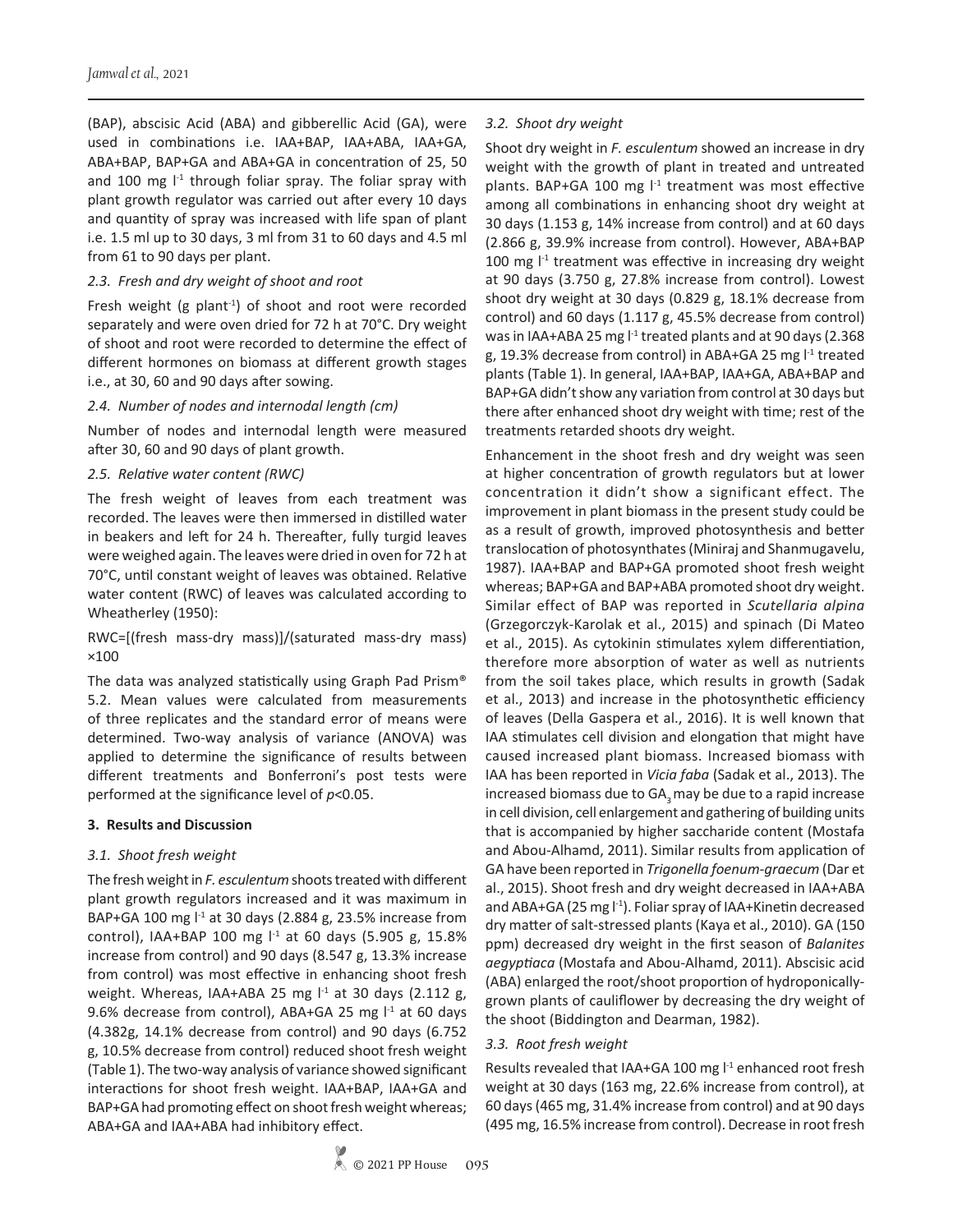| PGRs     | Treatment       | Shoot fresh weight (g) |             |             | Shoot dry weight (g) |                   |             |  |
|----------|-----------------|------------------------|-------------|-------------|----------------------|-------------------|-------------|--|
|          |                 | 30 Days                | 60 Days     | 90 days     | 30 Days              | 60 Days           | 90 days     |  |
| IAA+BAP  | 25 ppm          | 2.515±0.073            | 5.527±0.057 | 8.236±0.086 | $1.066 \pm 0.003$    | 2.271±0.038       | 3.519±0.025 |  |
|          | 50 ppm          | 2.747±0.014            | 5.639±0.027 | 8.428±0.059 | 1.095±0.020          | 2.543±0.018       | 3.606±0.099 |  |
|          | 100 ppm         | 2.872±0.026            | 5.905±0.091 | 8.547±0.037 | 1.106±0.038          | 2.736±0.073       | 3.739±0.023 |  |
| IAA+ ABA | 25 ppm          | 2.112±0.009            | 4.781±0.084 | 7.216±0.010 | $0.829 \pm 0.005$    | $1.117 \pm 0.063$ | 2.466±0.031 |  |
|          | 50 ppm          | 2.147±0.030            | 4.985±0.065 | 7.461±0.015 | $0.931 \pm 0.005$    | $1.216 \pm 0.022$ | 2.583±0.072 |  |
|          | $100$ ppm       | $2.192 \pm 0.026$      | 5.158±0.054 | 7.944±0.050 | $0.928 \pm 0.010$    | 1.296±0.087       | 2.789±0.050 |  |
| IAA+ GA  | 25 ppm          | 2.438±0.083            | 5.215±0.039 | 8.171±0.028 | 1.096±0.011          | 2.784±0.013       | 3.292±0.050 |  |
|          | 50 ppm          | 2.658±0.030            | 5.562±0.065 | 8.395±0.051 | 1.099±0.030          | 2.793±0.023       | 3.055±0.011 |  |
|          | 100 ppm         | 2.866±0.034            | 5.693±0.026 | 8.497±0.079 | 1.059±0.007          | 2.845±0.051       | 3.395±0.025 |  |
| ABA+BAP  | 25 ppm          | 2.259±0.088            | 5.227±0.060 | 8.055±0.045 | 1.056±0.016          | 2.251±0.034       | 3.637±0.097 |  |
|          | 50 ppm          | 2.467±0.035            | 5.495±0.079 | 8.182±0.068 | $1.041 \pm 0.002$    | 2.281±0.088       | 3.697±0.071 |  |
|          | 100 ppm         | 2.594±0.059            | 5.586±0.068 | 8.252±0.014 | 1.045±0.007          | 2.528±0.034       | 3.750±0.086 |  |
| BAP+GA   | 25 ppm          | 2.483±0.013            | 5.457±0.026 | 8.150±0.075 | 1.145±0.010          | 2.766±0.061       | 3.465±0.066 |  |
|          | 50 ppm          | 2.678±0.078            | 5.576±0.042 | 8.456±0.063 | 1.147±0.007          | 2.833±0.046       | 3.345±0.056 |  |
|          | $100$ ppm       | 2.884±0.081            | 5.799±0.014 | 8.535±0.059 | 1.153±0.006          | 2.866±0.069       | 3.531±0.042 |  |
| ABA+GA   | 25 ppm          | 2.168±0.010            | 4.382±0.032 | 6.752±0.021 | $1.021 \pm 0.003$    | 1.907±0.089       | 2.368±0.012 |  |
|          | 50 ppm          | 2.269±0.002            | 5.133±0.019 | 7.467±0.063 | 1.033±0.002          | 2.104±0.035       | 2.775±0.097 |  |
|          | 100 ppm         | 2.204±0.052            | 5.211±0.019 | 7.672±0.085 | $1.026 \pm 0.005$    | 2.214±0.047       | 2.898±0.087 |  |
| Control  | Distilled water | 2.335±0.016            | 5.101±0.047 | 7.541±0.055 | 1.012±0.009          | 2.049±0.031       | 2.935±0.034 |  |

Table 1: Biomass in *Fagopyrum esculentum* at different growth stages under various phytohormone treatments (values are mean±S.E. n=3)

Table 1: Continue...

| <b>PGRS</b>        | Treat-<br>ment | Root fresh weight (mg) |                                     |             | PGRs             | Treat-    | Root fresh weight (mg) |                                     |             |
|--------------------|----------------|------------------------|-------------------------------------|-------------|------------------|-----------|------------------------|-------------------------------------|-------------|
|                    |                | 30 Days                | 60 Days                             | 90 days     |                  | ment      | 30 Days                | 60 Days                             | 90 days     |
| $IAA+$<br>BAP      | 25 ppm         |                        | 114.00±3.85 265.00±2.57             | 311.00±1.79 | $ABA+$<br>BAP    | 50 ppm    |                        | 119.00±2.92 274.00±1.97             | 345.00±3.36 |
|                    | 50 ppm         |                        | 135.00±2.88 354.00±2.69             | 382.00±4.82 |                  | $100$ ppm |                        | 111.00±2.23 244.00±3.15             | 329.00±3.11 |
|                    | $100$ ppm      |                        | 123.00±3.73 321.00±2.53             | 424.00±3.24 | BAP+             | 25 ppm    |                        | 113.00±2.61 252.00±3.19             | 376.00±2.93 |
| $IAA+$<br>ABA      | 25 ppm         |                        | 108.00±2.37 338.00±1.69 416.00±3.91 |             | GA<br>ABA+<br>GA | 50 ppm    |                        | 132.00±2.49 276.00±3.16 391.00±2.27 |             |
|                    | 50 ppm         |                        | 113.00±4.41 369.00±2.64 449.00±2.86 |             |                  | $100$ ppm |                        | 119.00±2.61 334.00±2.52             | 403.00±3.23 |
|                    | $100$ ppm      |                        | 103.00±2.92 390.00±3.41 463.00±2.78 |             |                  | 25 ppm    |                        | 113.00±2.47 293.00±2.17             | 338.00±1.59 |
| $IAA+$<br>GA       | 25 ppm         |                        | 134.00±2.94 359.00±3.73 445.00±1.85 |             |                  | 50 ppm    |                        | 122.00±2.56 391.00±3.60             | 449.00±1.83 |
|                    | 50 ppm         |                        | 147.00±2.45 376.00±1.95 479.00±3.26 |             |                  | $100$ ppm | 141.00±2.91            | 377.00±1.98 451.00±2.63             |             |
|                    | $100$ ppm      |                        | 163.00±3.28 465.00±3.22             | 495.00±1.74 | $Con-$           | Distilled |                        | 133.00±2.90 354.00±4.60 425.00±3.80 |             |
| ABA+<br><b>BAP</b> | 25 ppm         |                        | 121.00±3.53 294.00±2.60             | 312.00±2.81 | trol             | water     |                        |                                     |             |

weight was seen in IAA+ABA 100 mg l<sup>-1</sup> treated plants at 30 days (103 mg, 22.6% decrease from control), ABA+BAP 100 mg l-1 treated plants at 60 days (244 mg, 31.1% decrease from control) and IAA+BAP 25 mg l<sup>-1</sup> treated plants at 90 days (311 mg, 26.8% decrease from control) (Table 1). In case of IAA+GA and ABA+GA higher concentration promoted root fresh weight after 30 days. Combination of BAP+GA, ABA+BAP and IAA+BAP

reduced root fresh weight.

#### *3.4. Root dry weight*

IAA+GA (100 mg l<sup>-1</sup>) treated plants showed maximum root dry weight at 30 days (71 mg, 31.5% increase from control) and 60 days (213 mg, 28.3% increase from control) and IAA+ABA 100 mg l<sup>-1</sup> treated plants at 90 days (253 mg, 24% increase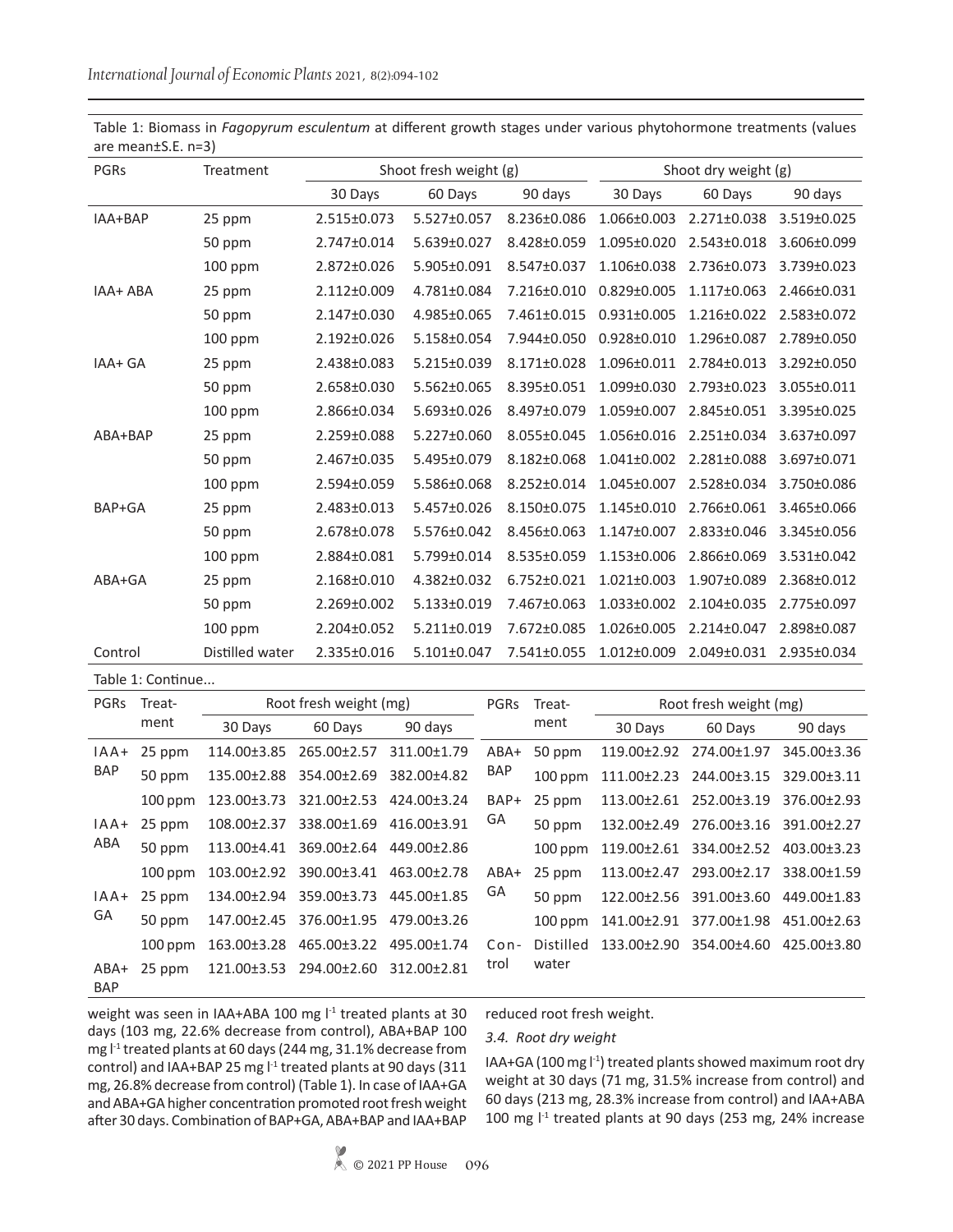from control) of plant growth. Combinations of BAP+GA  $(25 \text{ mg } |^{1})$ , IAA+BAP  $(25 \text{ mg } |^{1})$  and ABA+BAP  $(100 \text{ mg } |^{1})$ showed minimum root dry weight at 30 days (24 mg, 55.6% decrease from control), at 60 days (79 mg, 52.4% decrease from control) and at 90 days (109 mg, 46.6% decrease from control), respectively (Table 2). IAA had synergistic effect on root dry weight especially at 100 mg  $l<sup>-1</sup>$  concentration. GA had

promoting effect at higher concentration only after 30 days and IAA+GA, IAA+ABA at 90 days.

High concentration (100 mg  $\vert$ <sup>-1</sup>) of plant growth regulators was effective to increase fresh and dry weight of roots in *F. esculentum*. IAA and IAA+GA enhanced root fresh weight. Similar to our findings, Zhang et al. (2005) reported that root fresh weight of potato explants enhanced with an increasing

Table 2: Biomass and leaf relative water content in *Fagopyrum esculentum* at different growth stages under various phytohormone treatments (values are mean±S.E. n=3)

| PGRs    | Treatments      |            | Root dry weight (mg) | Relative water content (%) |            |            |            |
|---------|-----------------|------------|----------------------|----------------------------|------------|------------|------------|
|         |                 | 30 Days    | 60 Days              | 90 days                    | 30 Days    | 60 Days    | 90 days    |
| IAA+BAP | 25 ppm          | 53.00±2.23 | 79.00±1.47           | 126.00±2.82                | 66.20±1.71 | 72.90±1.41 | 73.90±1.09 |
|         | 50 ppm          | 64.00±2.65 | 156.00±2.95          | 167.00±2.64                | 67.60±1.67 | 79.70±1.24 | 77.20±1.15 |
|         | 100 ppm         | 46.00±2.49 | 136.00±1.58          | 215.00±2.18                | 62.10±1.16 | 74.60±1.06 | 74.10±1.24 |
| IAA+ABA | 25 ppm          | 44.00±2.85 | 136.00±2.55          | 213.00±1.82                | 69.50±1.12 | 77.30±0.25 | 72.00±0.06 |
|         | 50 ppm          | 54.00±2.72 | 153.00±2.25          | 225.00±2.52                | 75.60±1.16 | 79.90±1.04 | 77.20±1.50 |
|         | 100 ppm         | 41.00±1.92 | 155.00±1.56          | 253.00±2.52                | 73.00±1.10 | 73.80±1.19 | 71.80±1.22 |
| IAA+GA  | 25 ppm          | 65.00±2.33 | 149.00±1.56          | 222.00±2.62                | 61.70±1.09 | 74.10±1.26 | 73.60±1.00 |
|         | 50 ppm          | 67.00±1.98 | 167.00±2.51          | 238.00±2.72                | 66.50±1.18 | 77.20±1.32 | 74.70±0.57 |
|         | 100 ppm         | 71.00±1.42 | 213.00±2.78          | 249.00±2.94                | 64.10±1.52 | 76.90±1.32 | 71.40±0.27 |
| ABA+BAP | 25 ppm          | 47.00±2.86 | 113.00±2.36          | 129.00±2.73                | 58.00±1.17 | 63.60±1.22 | 68.70±1.43 |
|         | 50 ppm          | 36.00±1.75 | 101.00±2.36          | 148.00±1.83                | 62.90±1.20 | 77.60±1.66 | 72.80±1.14 |
|         | 100 ppm         | 34.00±1.88 | 81.00±2.37           | 109.00±2.94                | 61.00±1.64 | 73.20±0.38 | 70.50±1.15 |
| BAP+GA  | 25 ppm          | 24.00±2.73 | 88.00±2.84           | 136.00±2.97                | 52.20±2.13 | 60.50±1.74 | 61.30±1.45 |
|         | 50 ppm          | 35.00±1.96 | 96.00±2.52           | 152.00±1.98                | 56.20±1.31 | 68.70±1.43 | 63.30±0.32 |
|         | 100 ppm         | 29.00±2.85 | 121.00±2.46          | 179.00±2.82                | 54.40±1.15 | 66.50±1.53 | 62.80±1.26 |
| ABA+GA  | 25 ppm          | 35.00±2.63 | 97.00±2.74           | 151.00±2.87                | 71.80±0.75 | 74.40±1.32 | 70.00±1.43 |
|         | 50 ppm          | 43.00±3.33 | 157.00±3.11          | 213.00±2.57                | 79.60±0.82 | 83.10±1.39 | 77.20±1.04 |
|         | 100 ppm         | 54.00±2.54 | 152.00±2.76          | 226.00±2.68                | 72.50±1.15 | 78.40±0.41 | 73.40±1.29 |
| Control | Distilled water | 54.00±3.74 | 166.00±2.39          | 204.00±2.86                | 70.00±1.85 | 78.00±2.41 | 72.00±1.47 |

of IAA levels either in the presence of GA $_3$  (treatment IAA+GA) or IAA alone. Naeem et al., 2017 mentioned similar effect of IAA on root fresh weight of *Catharanthus roseus*. IAA+GA, IAA+ABA promoted root dry weight at 100 mg l<sup>-1</sup> concentration. Enhanced root dry weight of *F. esculentum*  with auxin treatment had good root growth and is better able to absorb nutrients leading to healthy plants (Liu et al., 2002). Also, root dry weight increased with GA<sub>3</sub> (10 ppm) treatment in green gram (*Phaseolus mungo*) (Chauhan et al., 2010). Similar to our findings, Latif (2014) observed that ABA reduced the decline in both fresh and dry weights of roots in *Pisum sativum* stimulated by drought stress. Yamaguchi and Street (1977) also observed improved root growth in the presence of ABA especially at low concentrations. GA has been reported to increase root fresh and dry weight in several earlier reports (Idrees et al., 2010; Ahmad et al., 2014). The hairy roots of *Echinacea purpurea* treated with the moderate

 $\textsf{GA}_{\mathfrak{g}}$  concentration (0.025 $\mu$ M) achieved higher biomass (Abbasi et al., 2012). Root fresh weight of *F. esculentum* decreased in IAA+ABA (100 mg l<sup>-1</sup>), ABA+BAP (100 mg l<sup>-1</sup>) IAA+BAP (25 mg  $\vert$ <sup>-1</sup>) treatments, as well as root dry weight in BAP+GA 25 mg  $I<sup>-1</sup>$  treatments. Our results are similar to the finding of Jeong et al. (2007) in *Panax ginseng* where, dry weight of hairy roots declined with increase in the concentration of both ABA and  $GA_{3}$ .

#### *3.5. Number of nodes*

Highest number of nodes at 30 days was noted in IAA+BAP (50 and 100 mg  $\binom{1}{1}$  (6.30, 53.7% increase from control). Whereas, IAA+BAP (100 mg  $\vert$ <sup>-1</sup>) concentration resulted highest number of nodes at both 60 days (24.60, 64% increase from control) and 90 days (27, 44.4% increase from control). Lowest number of nodes at 30 days (3, 26.8% decrease from control), at 60 days (12.30, 18% decrease from control) and at 90 days (15.30,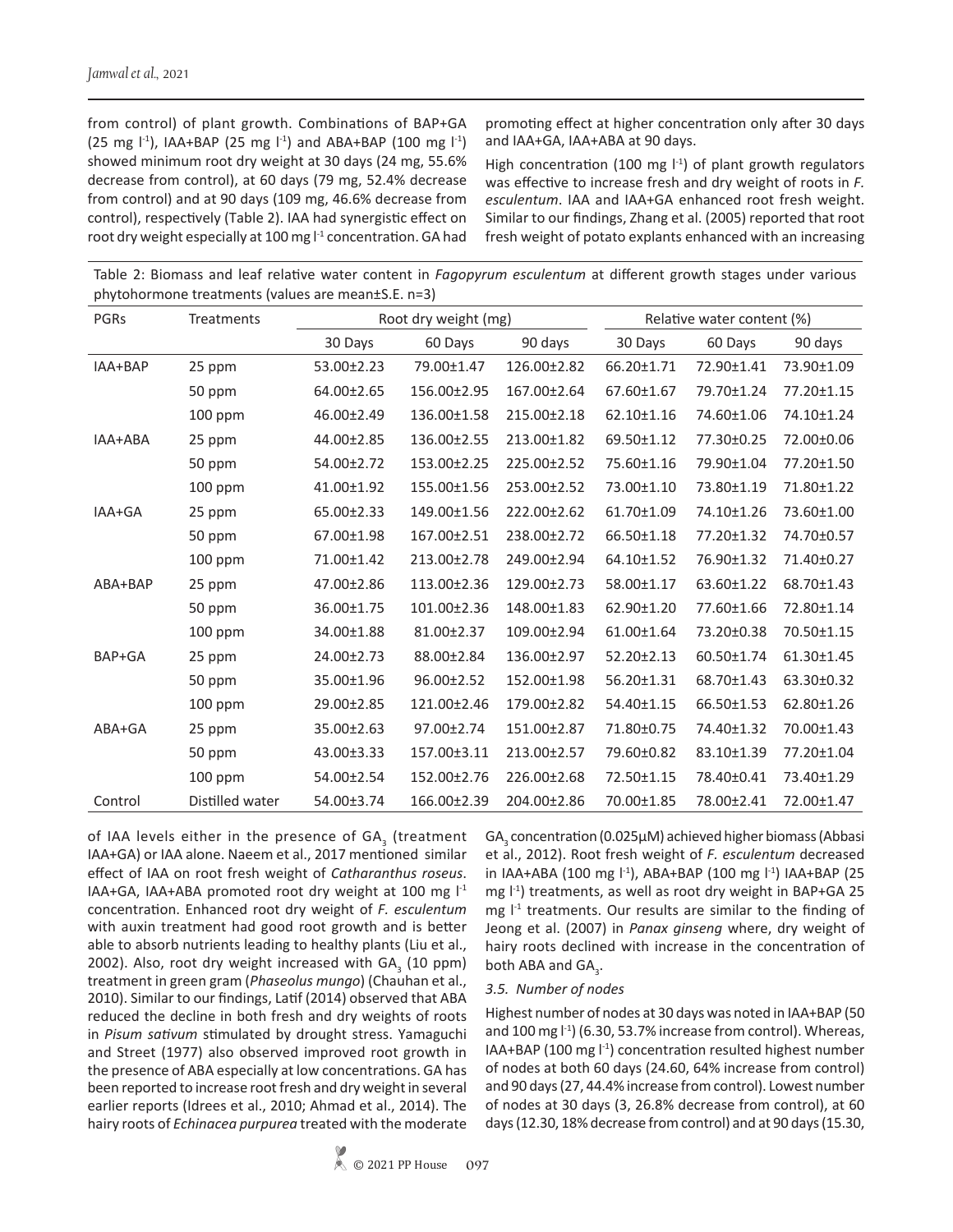18.2% decrease from control) was seen in ABA+GA 25 mg  $I<sup>-1</sup>$ treated plants (Figure 1).

It is evident from Figure 1 that IAA+BAP and ABA+BAP had synergistic effect on number of nodes. It was observed that the higher concentration of BAP and IAA+BAP (50 and 100 mg  $\vert$ <sup>-1</sup>) was effective in promoting maximum number of nodes. Similar to our results, Abubakar et al. (2018) reported highest numbers of nodes in response to 1.5 mg l -1 BAP. Bhandari et al. (2009) reported increased number of nodes in *Verbascum thapsus* after IAA (50 ppm) application. Decrease in number of nodes was seen in ABA+GA (25 mg  $\lfloor -1 \rfloor$ . Rabbani (2001) reported non-significant effect of different  $GA_{3}$  concentrations on number of nodes in potato. Our results are opposite to findings of Firman (1984) who reported increased node production with GA<sub>3</sub> in potato.

*3.6 Internodal length* 

Internodal length of *F. esculentum* showed a regular increment due to phytohormones action. Highest internodal length at 30 days (4 cm, 21.2% increase from control), at 60 days (5.40 cm, 22.7% increase from control) and at 90 days (5.80 cm, 16% increase from control) was seen in IAA+GA 100 mg  $l<sup>-1</sup>$ treated plants. On the other hand, it declined maximum in ABA+BAP 25 mg  $\vert$ <sup>-1</sup> (2.10 cm, 36.4% decrease from control) at 30 days, in ABA+BAP 50 mg  $I<sup>1</sup>$  together with ABA+GA 25 mg  $l<sup>-1</sup>$  (3.60 cm, 18.2% decrease from control) at 60 days and in ABA+BAP 25 mg  $I<sup>-1</sup>$  (3.80 cm, 24% decrease from control) at 90 days (Figure 2).

It is evident from Figure 2 that IAA+GA enhanced internodal length, whereas other phytohormones had retarded effect. Gibberellin is a well known stimulator of cell elongation, expansion as well as elongation of internodes (Huttly and Phillips, 1995). Maximum internodal length was observed in GA (50 and 100 mg  $\vert$ <sup>-1</sup>) treated plants compared to control.



© 2021 PP House **098** Figure 1: Continue...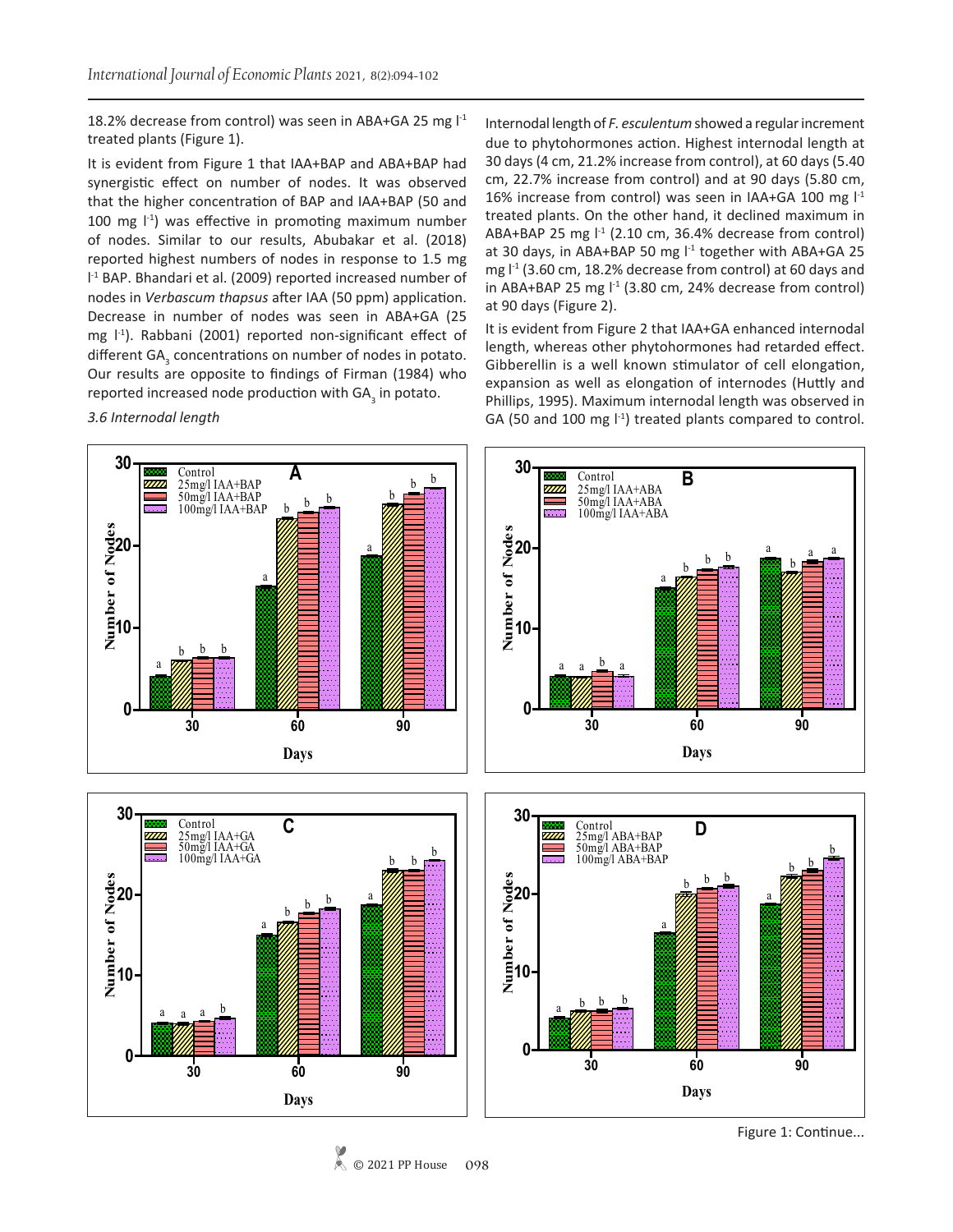

Figure 1: Number of nodes in *Fagopyrum esculentum* on different days under phytohormones treatment i.e., IAA+BAP (A), IAA+ABA (B), IAA+GA (C), ABA+BAP (D), BAP+GA (E) and ABA+GA (F). Values are mean±SE; n=3, analysed by two-way ANOVA followed by Bonferroni's multiple comparison test. Values followed by the same letter are not statistically different (*p*<0.05) compared with control



© 2021 PP House **099**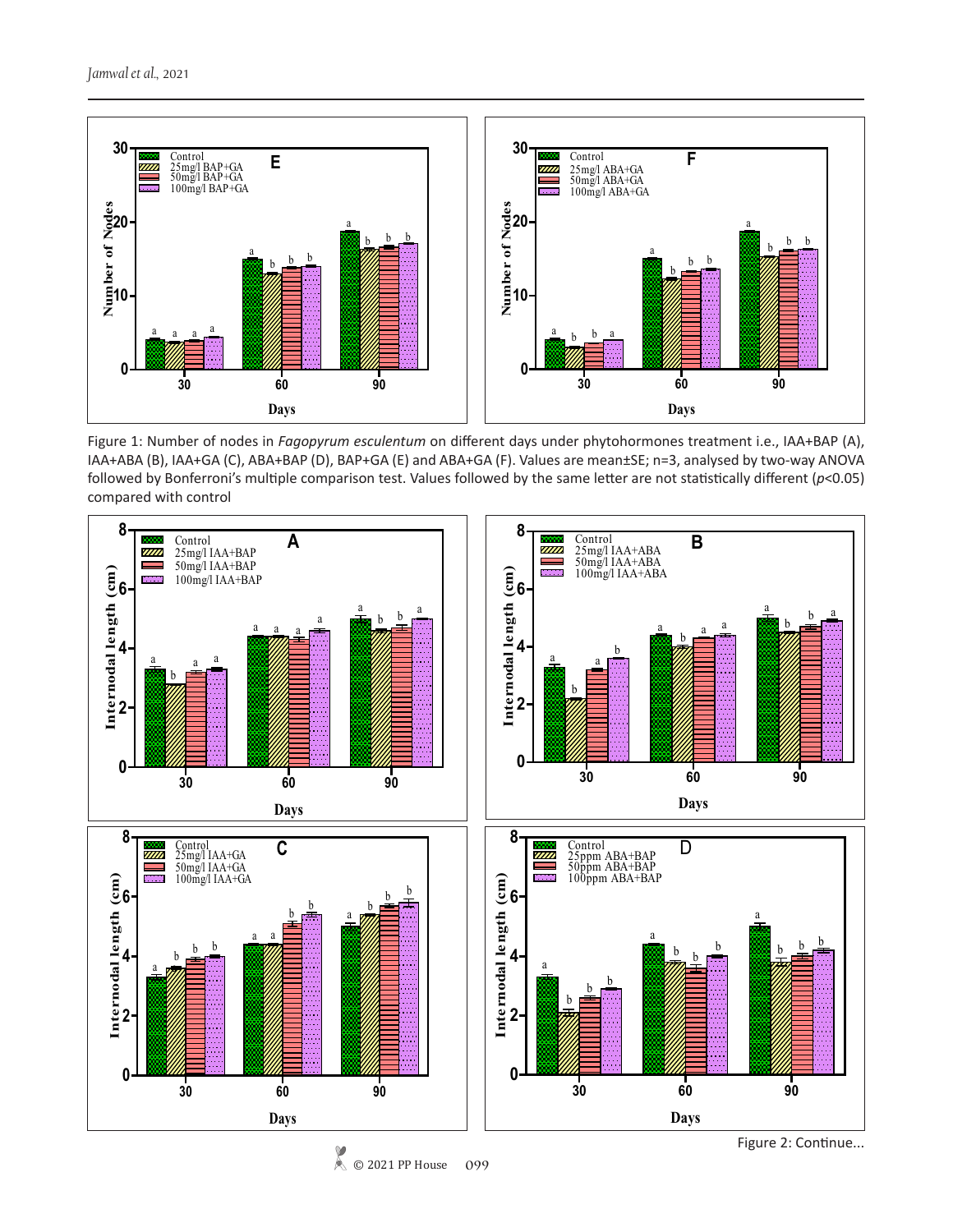

Figure 2: Internodal length in *Fagopyrum esculentumon* different days under phytohormones treatment i.e., IAA+BAP (A), IAA+ABA (B), IAA+GA (C), ABA+BAP (D), BAP+GA (E) and ABA+GA (F). Values are mean ± SE; n=3 analysed by Two-way ANOVA followed by Bonferroni's multiple comparison test. Values followed by the same letter are not statistically different (*p*<0.05) compared with control.

Similarly internodal length also increased in *lycopersicon* (Rai et al., 2006) and Soybean (Khatun et al., 2016) due to gibberellins. In present study combination of IAA+GA at 100 mg  $I<sup>-1</sup>$  was also effective in promoting internodal length. Earlier Meenakshi and Lingakumar (2011) reported enhanced internodal length in *Mentha arvensis* with IAA and 2,4-D treatment. Mostafa and Abou-Alhamd (2011) concluded that GA (50 ppm) and IAA (2000 ppm) increased internodal length in *Balanites aegyptica.* But according to Ma et al. (2018) IAA is negatively correlated with internodal length. Internodal length decreased in ABA+BAP (25, 50 mg l<sup>-1</sup>) and ABA+GA (25 mg l-1) treatments. Similar results with ABA treatments were reported in submerged rice (Hoffmann-Benning and Kende, 1992) and floating rice (Azuma et al., 1995). High concentrations of BAP reduced internodal length in *Pyrus calleryana* (Berardi et al. 1993).

## *3.7 Relative water content*

Relative water content (RWC) is used as a most meaningful index for dehydration tolerance and considered a measure of plant water status, reflecting the metabolic activity in tissue. It is evident from the Table 2 that the relative water content of leaf increased up to 60 days of growth and thereafter declined (upto 90 days). ABA+GA 50 mg  $1<sup>-1</sup>$  at 30 days (79.60%, 13.7% increase from control) and 60 days (83.10%, 6.5% increase from control), IAA+BAP 50 mg  $I<sup>-1</sup>$ , IAA+ABA 50 mg  $1<sup>-1</sup>$  and ABA+GA 50 mg  $1<sup>-1</sup>$  at 90 days (77.20%, 7.2% increase from control), promoted relative water content. However, BAP+GA 25 mg  $1<sup>-1</sup>$  reduced the same at 30 days (52.20%, 25.4% decrease from control), at 60 days (60.50%, 22.4% decrease from control) and at 90 days (61.30%, 14.9% decrease from

control).

It is evident that combination of ABA with GA and IAA was effective only at 50 mg  $1<sup>-1</sup>$  concentration. Our results are consistent with a previous study (Agehara and Leskovar, 2012), who attributed that ABA improved the relative water content in Muskmelon seedlings throughout water stress and rehydration situation. Earlier studies showed that foliar spray of IAA is effective in maintaining the leaf RWC in barley (*Hordeum vulgare*) (Ashraf and Harris, 2004) and maize plants (Kaya et al., 2010) under water stress and salt stressed conditions, respectively. Perez-Jimeneza et al. (2015) also reported that IAA and ABA promoted water accumulation in leaves of *Capsicum annuum.* In the present study, gibberellic acid treatment improved leaf relative water content in *F. esculentum*. Similar results were reported in *Helianthus annuus* (Sayed and Gadallah, 2013) and wheat (Abo-Hamed et al., 1999). This may be due to the reason that GA increases water uptake and reduces transpiration (Halevey and Mayak, 1981). Present investigation also revealed that BAP alone reduced leaf relative water content, but in combination with IAA it promoted relative water content of leaves. This may be due to the fact that cytokinins regulate stomatal behaviour (Hegele et al., 2008). Decline in relative water content of leaves was noticed in BAP+GA at lower concentration (25 mg  $\vert$ <sup>-1</sup>). BAP stimulates opening of stomata and transpiration as a result decreased RWC in plants sprayed with 10 μM BAP (Rulcova and Pospisilova, 2001).

## **4. Conclusion**

Need for food and medicines is supposed to continue due to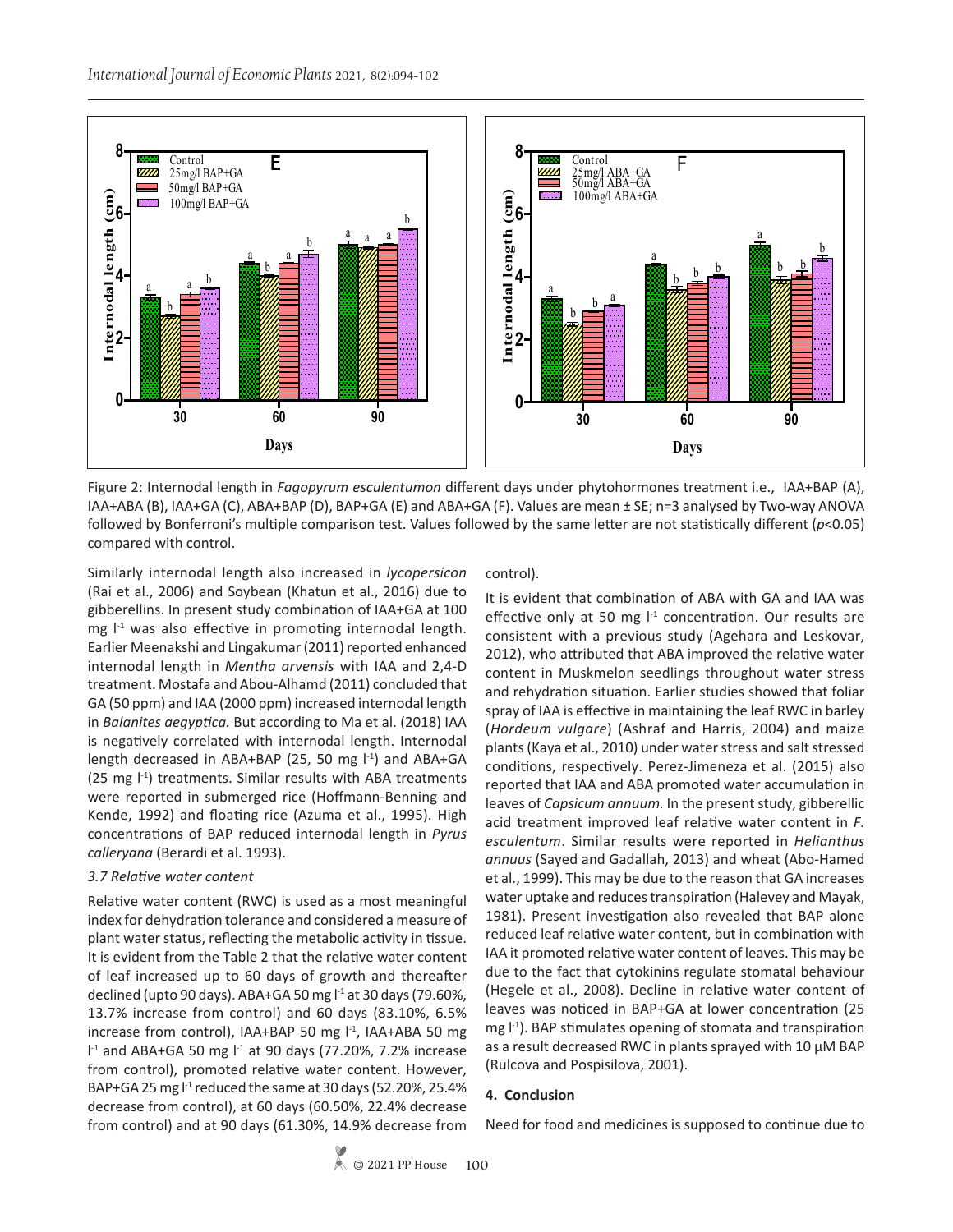ever-growing world population. Exploitation of underutilized crops can contribute effectively to promote nourishment and biological sustainability. *Fagopyrum esculentum* Moench is one of the essential neglected crops having high nutritive and medicinal value. Combination of PGRs were more effective than solely applied PGRs. Higher concentration was effective than lower concentration of different treatments. The results of the present study call for further research on mechanism of PGRs action by using molecular approaches.

# **5. Acknowledgement**

We are thankful to the Vice-Chancellor, Shoolini University, Solan for encouragement and cooperation.

# **6. References**

- Abbasi, B.H., Stiles, A.R., Saxena, P.K., Liu, C.Z., 2012. Gibberellic acid increases secondary metabolite production in *Echinacea purpurea* hairy roots. Applied Biochemistry and Biotechnology 168(7), 2057–2066.
- Abo-Hamed, S.A., Aldesuquy, H.S., Ismail, A.M.A., 1999. Abscisic acid, relative water content and water use efficiency of wheat plants in relation to grain pretreatment by phytohormones and irrigation with sea water. Qatar University Science Journal 18, 53–60.
- Abubakar, A.S., Yahaya, S.U., Shaibu, A.S., Ibrahim, H., Ibrahim, A.K., Lawan, Z.M., Isa, A.M., 2018. In vitro propagation of sweet potato (*Ipomoea batatas* (L.) Lam.) cultivars. Agricultural Science Digest 38(1), 17–21.
- Agehara, S., Leskovar, D.I., 2012. Characterizing concentration effects of exogenous abscisic acid on gas exchange, water relations and growth of muskmelon seedlings during water stress and rehydration. Journal of the American Society for Horticultural Science 137(6), 400–410.
- Ahmad, A., Khalid, N., Ahmad, A., Abbasi, N.A., Latif, M.S.Z, Randhawa, M.A., 2014. Phytochemicals and biofunctional properties of buckwheat: a review. Journal of Agricultural Science, 152, 349–369.
- Ajayi, A., Balogun, M., Maroya, N., Asiedu, R., 2017. Effects of basal medium and plant growth regulator regimes on meristem and nodal cultures in white yam (D. rotundata). 22, Ibadan, IITA.
- Ashraf, M.P.J.C., Harris, P.J.C. 2004. Potential biochemical indicators of salinity tolerance in plants. Plant Science, 166(1), 3–16.
- Azuma, T., Hirano, T., Deki, Y., Uchida, N., Yasuda, T. and Yamaguchi, T., 1995. Involvement of the decrease in levels of abscisic acid in the internodal elongation of submerged floating rice. Journal of Plant Physiology 146(3), 323–328.
- Berardi, G., Infante, R. and Neri, D., 1993. Micropropagation of *Pyrus calleryana* Dcn. from seedlings. Scientia Horticulturae 53(1-2), 157–165.

Bhandari, S., Sajwan, M., Bisht, N.S., 2009. Physiological effect

of auxins on growth characteristics and productive potential of *Verbas cumthapsus*–a medicinal plant. Garhwal University, India. Journal of Botany Researcher Center 1(5), 47–51.

- Biddington, N.L., Dearman, A.S. 1982. The effect of abscisic acid on root and shoot growth of cauliflower plants. Plant Growth Regulation 1(1), 15–24.
- Chauhan, J.S., Tomar, Y.K., Badoni, A., Singh, N.I., Seema, A., Debaratim, M. 2010. Morphology, germination and growth pattern in *Phaseolus mungo* L., with reference to the influence of various plant growth substances. Journal of American Science 6(1), 34–41.
- Dar, T.A., Uddin, M., Khan, M.M., Ali, A., Hashmi, N., Idrees, M., 2015. Cumulative effect of gibberellic acid and phosphorus on crop productivity, biochemical activities and trigonelline production in *Trigonella foenumgraecum* L. Cogent Food and Agriculture 1(1), 995–950.
- Della Gaspera, P., Teruel, J., Giardina, E., Di Benedetto, A. 2016. Physiological and Technological Consequences of Benzyl Adenine (BAP) Application on Butternut Squash (*Cucurbita moschata* Duchesne ex Poir.) Productivity. American Journal of Experimental Agriculture, 13(4),  $1 - 1$ .
- Di Mateo, J, Rattin, J., Di Benedetto, A., 2015. Increase of spinach growth through the use of larger plug cell volume and an exogenous BAP spray. Amer. Journal of Experimental Agriculture 6(6), 372–383.
- Firman, D.M., 1984. Gibberellic acid as a media additive for *in vitro* propagation of potato. The Journal of Agricultural Science 103, 703–704.
- Grzegorczyk-Karolak, I., Kuźma, Ł., Wysokińska, H., 2015. The effect of cytokinins on shoot proliferation, secondary metabolite production and antioxidant potential in shoot cultures of *Scutellaria alpina*. Plant Cell, Tissue and Organ Culture 122(3), 699–708.
- Halevey, A.H., Mayak, S., 1981. Senescence and postharvest physiology of cut flowers, Part 2. Horticultural Reviews 3, 59–143.
- Hegele, M., Manochai, P., Naphrom, D., Sruamsiri, P., Wunsche, J., 2008. Flowering in langan (*Dimocarpus longan L.)* induced by hormonal changes following KClO<sub>3</sub> applications. European Journal of Horticultural Science, 73, 49-54.
- Hoffmann-Benning, S., Kende, H., 1992. On the Role of Abscisic Acid and Gibberellin in the Regulation of Growth in Rice. Plant physiology 99(3), 1156–1161.
- Huttly, A.K., Phillips, A.L., 1995. Gibberellin regulates plant gene. Plant Physiology 310–317.
- Idrees, M., Khan, M.M., Aftab, T., Naeem, M., 2010. Synergistic effects of gibberellic acid and triacontanol on growth, physiology, enzyme activities and essential oil content of *Coriandrum sativum* L. The Asian Australian Journal of Plant Science Biotechnology 4, 24–29.
- Jamwal, K., Bhattacharya, S., Puri, S., 2018. Plant growth